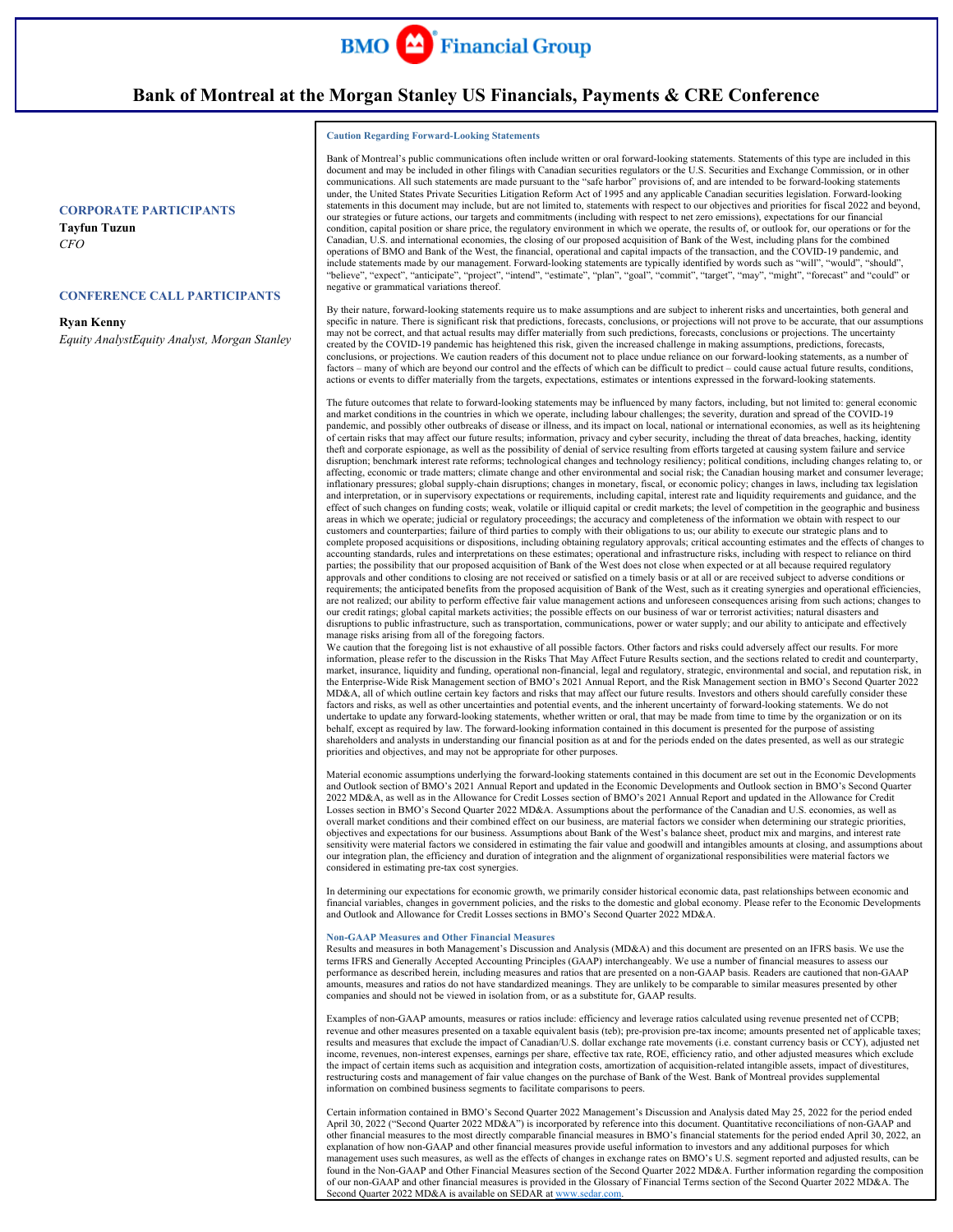# **PRESENTATION**

# **Ryan Kenny -***Equity AnalystEquity Analyst, Morgan Stanley*

For important disclosures, please see the Morgan Stanley research disclosure website at www.morganstanley.com/researchdisclosures. If you have any questions, please reach out to Morgan Stanley sales representative. We are pleased to have with us Tayfun Tuzun, Chief Financial Officer of BMO. Tayfun will kick us off with a presentation, and then we'll turn to Q&A. Tayfun, over to you.

# **Tayfun Tuzun** - *Bank of Montreal - CFO*

Thank you, Ryan, for hosting us today. As noted on Slide 2, forward-looking statements may be made during this presentation, which involve assumptions that have inherent risks and uncertainties. Actual results could differ materially from these statements. I would also remind listeners that the bank uses non-GAAP financial measures to arrive at adjusted results and considers both reported and adjusted results to be useful in assessing underlying business performance.

So with that to BMO and our strategy and sort of the global economy and how it impacts Canada and how it impacts BMO. BMO Financial Group is a highly diversified financial services provider. We are Canada's first bank and over 200 years old. We are the eighth largest bank in North America by assets, and we have a long history in the United States with presence since 1818. Our strategy is anchored in our purpose, reflecting our commitments to drive a thriving economy, a sustainable future and an inclusive society.

Both the Canadian economy and BMO today are well positioned to deal with these issues that we are seeing in the global economy. Canadian demographics are supportive of growth with strong immigration that is driving the fastest population growth in the G7. In the current environment, I expect Canada will benefit from deglobalization trends and shift in supply chains, given strength in commodities, agriculture and energy and its contiguous geography to the U.S.

In this environment, BMO is positioned to continue to perform well as our strategy is designed to deliver sustained performance through the cycle, supported by our long-standing track record of superior risk management. We have a well-diversified business mix with proven strength in commercial banking and are a top-5 lender in North America with an integrated cross-border approach to serving clients. We have made sustained investments for growth that are paying off, and we are well positioned to benefit from rising interest rates.

Our diversified business mix across Personal and Commercial banking, Wealth Management and Capital Markets has enabled us to deliver solid, well-balanced results, and we operate each of our businesses on an integrated North American scale, enhancing our scale advantage and leveraging capabilities across markets on both sides of the border. BMO's commercial banking business is a leader in North America and works in strong collaboration with our U.S. wealth business with almost 30% of U.S. commercial clients having a wealth relationship.

We've expanded the scope of this business in the U.S. on a national basis with local presence and expertise serving 14 industry verticals, opening 6 new offices in key growth markets since 2019. Our Commercial Banking and Capital Markets teams are accelerating efforts to successfully partner to deliver world-class Capital Markets services for our mid-market commercial clients. Our U.S. operating segment continues to be a key area of growth.

The U.S. contribution to the bank's earnings has grown from 15% to 36% in the last 10 years. 60% of our growth has been organic, supplemented by highly successful acquisitions. The addition of M&I in 2011 doubled our footprint, which was further augmented by the addition of GE Transportation Finance in 2015. And our more recent addition of KGS meaningfully enhanced our U.S. Capital Markets business. With our announced acquisition of Bank of the West, we solidify our position as a leading North American bank, meaningfully increasing our scale and accelerating the growth potential for our high-performing U.S. franchise.

The Bank of the West is a well-performing bank with a competitive position in leading U.S. markets, complementary to our own, including the highly attractive California market. As announced in December and upon pending approval, BMO will have a top 5 position in 24 U.S. markets with strong share and growth opportunities in key MSAs. We will be doubling our footprint and taking our combined customer base to 3.8 million, while bringing the U.S. contribution to the bank's earnings to 44% on a pro forma basis.

We shared our cost synergy targets and announcement of the transaction. And since then, we have been working to identify revenue synergy opportunities across our businesses. The opportunities identified reflect leveraging BMO strengths in a larger, very attractive footprint. Based on our initial expectations, we expect to achieve PPPT synergy opportunities in the range of \$450 to \$550 million over the next 3 to 5 years, with approximately 60% driven by our commercial and Capital Markets and 40% by our Personal and Wealth businesses.

We are on track against the assumptions announced in December including capital generation and expense synergies, and we look forward to closing the transaction by calendar year-end, and our teams are making good progress in preparing for a successful integration.

In 2021 and the first half of fiscal '22, we took significant steps to achieve our ambition to be a high-performing, digitally enabled, future-ready bank, and we delivered very strong financial performance. We led our competitors in efficiency improvements and delivered revenue growth almost double the peer average in fiscal '21, while we continue to invest for future growth. With targeted actions to improve our long-term profitability, our efficiency ratio has declined 720 basis points since 2018 to 54.7% year-to-date. And ROE improved 260 basis points to 17.2% year-to-date.

Overall, our interest rate risk management approach has worked very well, protecting our NIM in the low-rate environment. Now we are well positioned for the rising rate environment. A 100 basis point rate shock is expected to benefit net interest income by \$635 million over the next 12 months. Although still early in the rate cycle, to date, our deposit pricing and stability has tracked in line with or better than our model assumptions.

Our 30-year historical average loss rates remain well below our peers'. It's underpinned by a strong risk culture and consistent risk appetite with a well-diversified commercial portfolio that is 85% secure and the majority of which has a sole or lead customer relationship. We are in a strong position for any normalization in credit conditions.We have consistently demonstrated our core strength of taking and managing risk responsibly and profitably through economic cycles, and this has enabled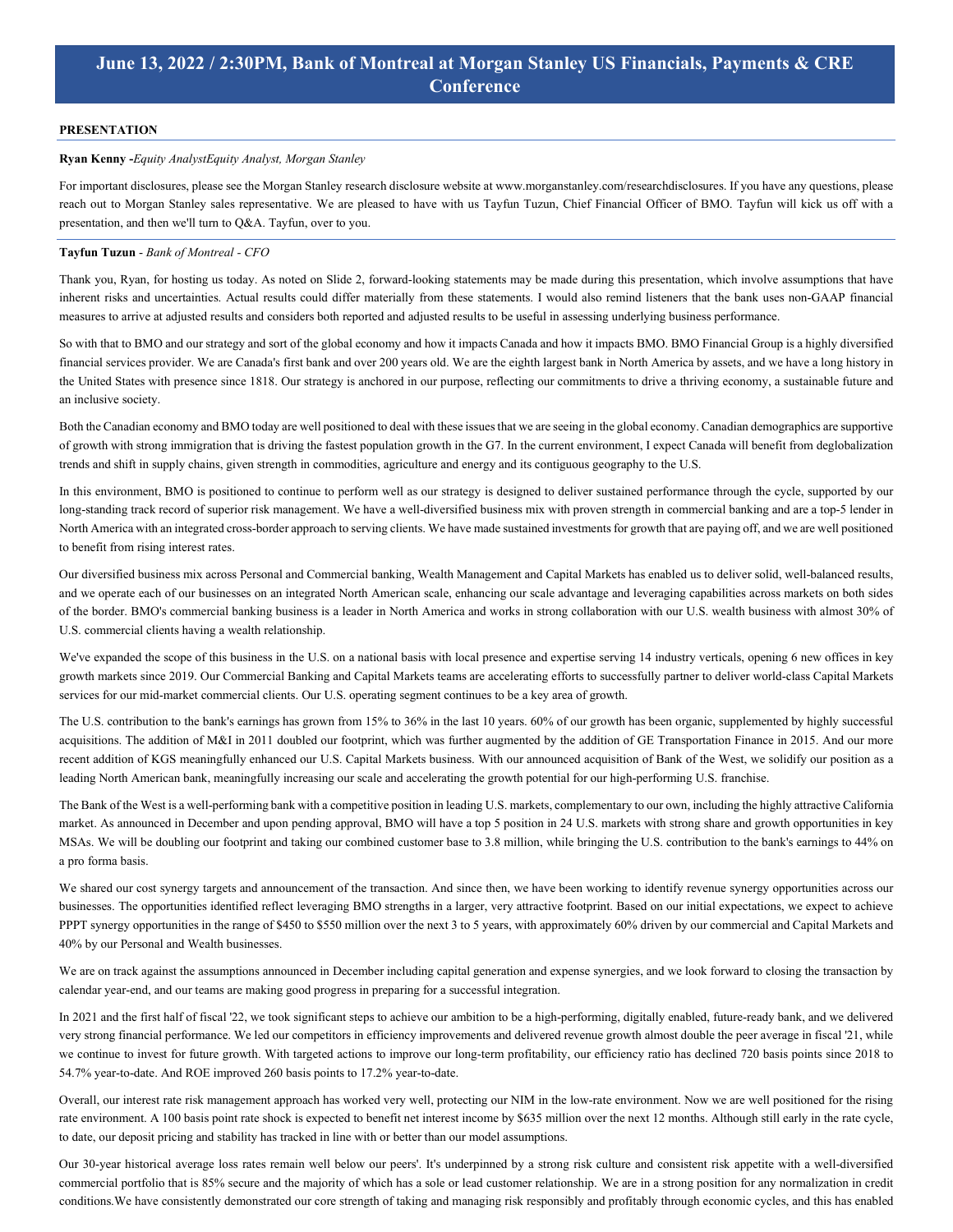us to continue to drive consistent shareholder returns. Those returns have included returning capital to our shareholders. We hold the record for the longest running dividend payout of any company in Canada at 193 years. We continue to strengthen our capital, including executing the planned equity issuance in advance of the announced acquisition of Bank of the West and are well positioned to support both the acquisition and client-driven balance sheet growth.

As we continue to grow the bank, we are focused on our purpose-driven commitments to a thriving economy, sustainable future and inclusive society. We are committed to a sustainable future, including the investments that will be needed to shift to cleaner energy production, including leading key financing activities and leveraging our climate institute and energy transition teams to be our clients' lead partner in achieving their energy transition goals and our collective ambition for a net zero world.

We are consistently recognized for our industry leadership, including being one of only five Canadian companies and two North American banks included in the Dow Jones Sustainability World Index. Investments in our North American growth strategy, climate transition and digital investments position us well to capture growth opportunities as we support our customers in navigating the changing environment. As the eighth largest bank and a top 5 commercial lender in North America, we are uniquely positioned to advise our clients on both sides of the border as the trend to deglobalization accelerates.

As supply chains shift, North American businesses are investing, automating and building back inventories. We are already seeing these forces at work with doubledigit commercial loan growth in both Canada and the U.S. this quarter. We are further benefiting from ongoing investments to expand our commercial presence, add talent and extend product and digital capabilities that are attracting new clients and strengthening existing relationships. In summary, we have a proven dynamic, purposedriven strategy for growth that is underpinned by superior risk management and are well positioned to deliver sustained performance in any environment. And then with that, I will turn it over to Ryan for Q&A.

# **QUESTIONS AND ANSWERS**

# **Ryan Kenny** *- Equity Analyst, Morgan Stanley*

So Tayfun, you mentioned the Bank of the West acquisition, doubling your footprint in the U.S. Once that's complete, do you feel like BMO is rightsized in terms of your U.S. presence?

#### **Tayfun Tuzun** - *Bank of Montreal - CFO*

Well, clearly, for the next few years, we will focus on integrating Bank of the West to our existing organization. We have a lot of work ahead of us converting their systems, converting all of their businesses into our business platforms. And then beyond that, obviously, trying to hit the same level of performance levels that we've come used to hitting at BMO within the new Bank of the West franchise. That takes us to about a 45% income contribution from our U.S. segment. We're not saying that is sort of a cap for us in terms of the split between Canada and the U.S.

But before we do anything in addition to Bank of the West, we have to prove to our shareholders that the promises, the commitments that we've made regarding the transaction are realized. We can capture the cost synergies, we can add the revenue synergies. And then beyond that, I think expanding to the West Coast potentially opens other areas, but it's too early at this point to predict how will that play out. But we will continue to pursue growth in the U.S. And now we have this important step with Bank of the West.

And depending on how that plays out and what other opportunities may exist in the sector, we may see potential opportunities beyond Bank of the West. But at this point, we have just Bank of the West to focus on.

# **Ryan Kenny -***Equity AnalystEquity Analyst, Morgan Stanley*

And a lot of the U.S. banks are seeing some regulatory headwinds, closing, pending acquisitions, we're seeing it in a variety of banks in our coverage. Are you seeing anything there? And is the timeline of the acquisition closing, progressing as expected?

#### **Tayfun Tuzun -** *Bank of Montreal - CFO*

I think pretty much everything is going according to our expectations. When we announced the transaction in December, we predicted that we will be able to close the transaction in our first quarter of fiscal year '23, most likely before the calendar year ends this year. And everything that we see, the process itself would indicate that we're still within that expectation. And there's nothing that we know of or that we've heard that alters our expectation.

#### **Ryan Kenny -** *Equity Analyst Equity Analyst, Morgan Stanley*

Shifting a little bit to NII and balance sheet. So the Fed just started doing QT, the Bank of Canada is doing QT. What are you seeing in terms of deposit balances? And how should we think about how much runoff you would expect?

# **Tayfun Tuzun** *- Bank of Montreal - CFO*

Look, I think this QT in size with respect to Fed's own actions is about 3x as big as the last one. And as such, I think it's reasonable to expect that we will see a more visible impact on liquidity in the system. What we see today, Canada is stable. We really have seen relatively flat balances quarter-over-quarter in deposits in Canada. There has been more of a sort of a low-level outflow in the U.S. Pretty much everything is within our modeled expectations. My perspective is that as QT becomes a more full-fledged exercise, you will probably see an accelerating level of deposit outflows in the U.S., but that should be expected.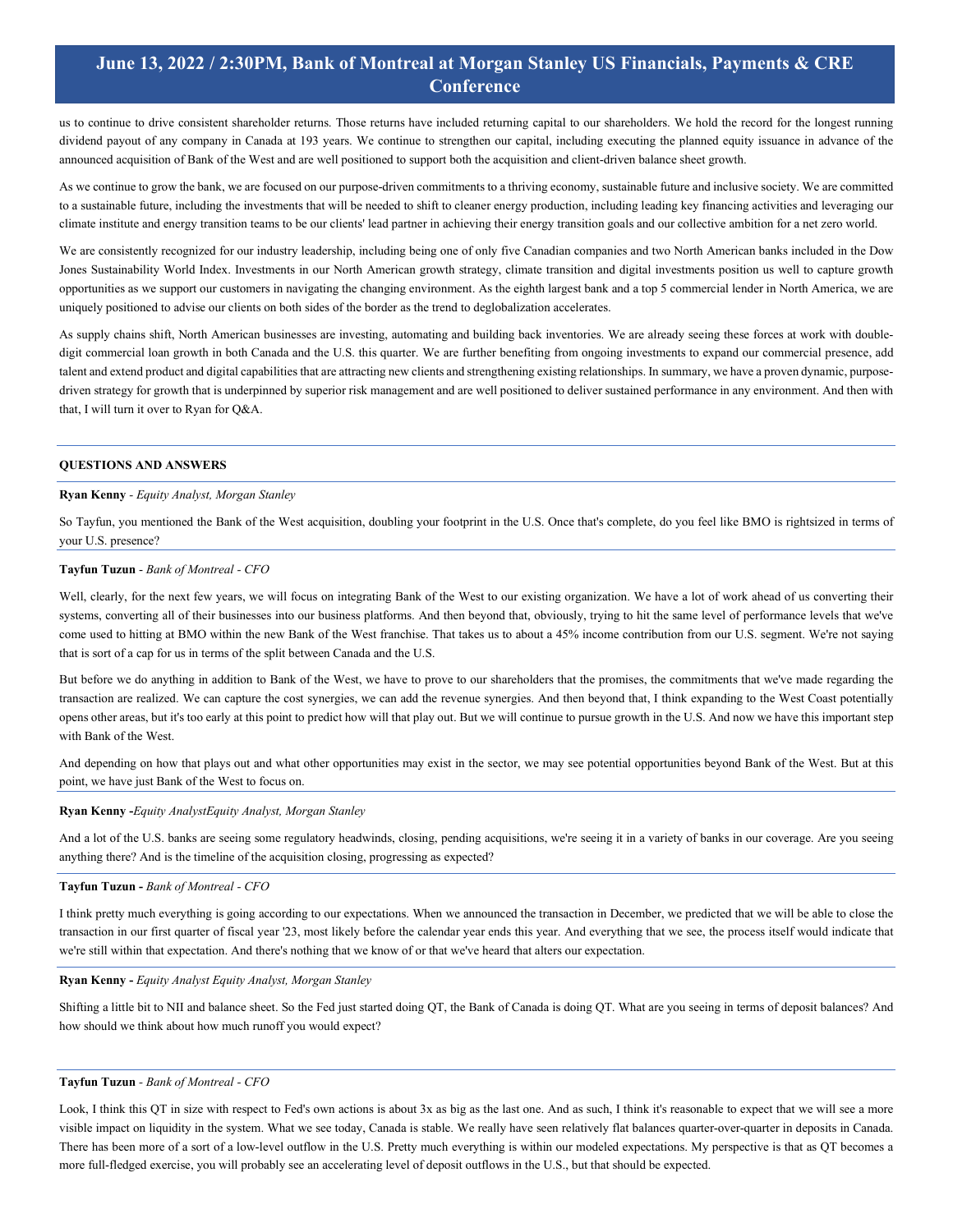Nobody was expecting to hold on to the excess deposits that we've been able to build on our balance sheet. What is more interesting, I think, in my mind, is how that plays out with respect to deposit pricing. And there's going to be an increasing gap between loan growth and deposit growth. And as such, in addition to focusing on the outflows themselves, it will be interesting to see how deposit betas behave and how pricing changes. I suspect that this cycle will be a little bit different than the last cycle because we didn't necessarily have the significant uplift in loan growth in the last cycle, which may put a bit more pressure deposits in this cycle.

#### **Ryan Kenny** -*Equity AnalystEquity Analyst, Morgan Stanley*

And the Bank of Canada has been, it seems, a little bit more front-footed than the Fed with rate hikes. It seems like Bank of Canada is maybe a month or two ahead of the Fed in terms of the pace of rate hikes. Are you seeing yet any difference in deposit competition, deposit betas in the Canadian geography versus the U.S.?

# **Tayfun Tuzun** *- Bank of Montreal - CFO*

Yes. Canada is definitely more stable compared to the U.S. The U.S. has a more dynamic deposit picture. And it's a function of the competitive landscape. And so we expect a dynamic outcome in the U.S. compared to Canada. But I think loan growth in Canada is as strong as it is in the U.S. And potentially could have a longer tail given the fact that I think some of the world's problems today, whether it's energy or commodities or agriculture, actually play to the strength of the Canadian economy.

Now as such if the Canadian economy has a different trajectory compared to the U.S. economy, maybe a bit of a longer tail then with stronger loan growth, you probably are going to see a different deposit picture in the Canadian banking system than you see in the U.S.

#### **Ryan Kenny** - *Equity Analyst, Morgan Stanley*

But it's more dynamic in the U.S. meaning higher deposit beta.

**Tayfun Tuzun -** *Bank of Montreal - CFO*

Correct. More - sort of moving deposit betas in the U.S. where I believe that there is going to be a more stable deposit beta picture in Canada.

# **Ryan Kenny** *- Equity Analyst, Morgan Stanley*

Got it. So you also mentioned, one of your slides talked about the digital bank strategy in the United States and that you offer savings accounts in all 50 states digitally. So can you talk a little bit about the deposit gathering strategy there? And how big of an opportunity it is?

#### **Tayfun Tuzun -** *Bank of Montreal - CFO*

Yes. So as you know, our footprints at BMO without Bank of the West is more concentrated in the Midwest. So 2, 3 years ago, we invested heavily to build a national digital deposit platform. So we have the ability to originate deposits in all 50 states in the U.S., which actually interestingly enough gives us a distinct advantage in utilizing Bank of the West's footprint together with BMO's existing footprint. And although they have a very concentrated deposit presence in California, they operate in many of the states between where we are today and California, but more on a thin branch environment.

And I think that our current digital platform gives us a unique ability to cover a large portion of the U.S. with existing branches and with an overlay of this digital deposit gathering. Look, I view that in banking, yes, we go through cycles, and we just are coming out of one where nobody wanted deposits because there was excess liquidity. But in my mind, the core value in banking lies in deposits, and I feel very good about this additional new source that we have going into this cycle that we did not have before because we have outpaced our competitors, especially in the commercial loan growth in the U.S. We have done it year after year in the past 5, 6, 7 years. And so we need a good solid core deposit support. And the existence of this new platform is going to be very helpful.

This is similar actually to Canada where we have a very successful digital platform in our personal banking business. We generate more digital revenues than any other bank in Canada. So north of the border, south of the border we have this digital-first approach that works well to generate revenues as well as to support the balance sheet with core deposit growth.

# **Ryan Kenny -** *Equity Analyst, Morgan Stanley*

And on the loan side, you mentioned earlier that some of the trends in terms of demand for energy and agriculture is supportive for Canadian lending, and you are a huge commercial lender. So maybe you could just talk a little bit about commercial loan demand that you're seeing? And then does the shift to net zero and what's going on in the world right now, how big of an opportunity is that in terms of lending for you?

# **Tayfun Tuzun** *- Bank of Montreal - CFO*

I will come back to that because that is a very significant growth opportunity over the next three to five years for us. We've made that a priority. In terms of - more generically, loan growth, we are the #2 commercial lender in Canada. And as such, we do come across a significant portion of the economy. We have clients in a welldiversified set of sectors. And for the past 3, 4 quarters, we have seen a very healthy level of growth in commercial, both sides of the border I should say and it has been quite diversified. My expectation is, again, going back to my view that the Canadian economy will do relatively well in the current environment. There is going to be probably in the foreseeable future, very healthy support for loan growth in commercial.

We are estimating that we will have high single-digit loan growth year-over-year on both sides of the border. With respect to the climate risk, our commitment to net zero, with all the efforts that we have in place whether it's in our Capital Markets through the formation of our energy transition group, our climate institute, and just a broader commitment at the top of the company to a sustainable future, we have made some big commitments.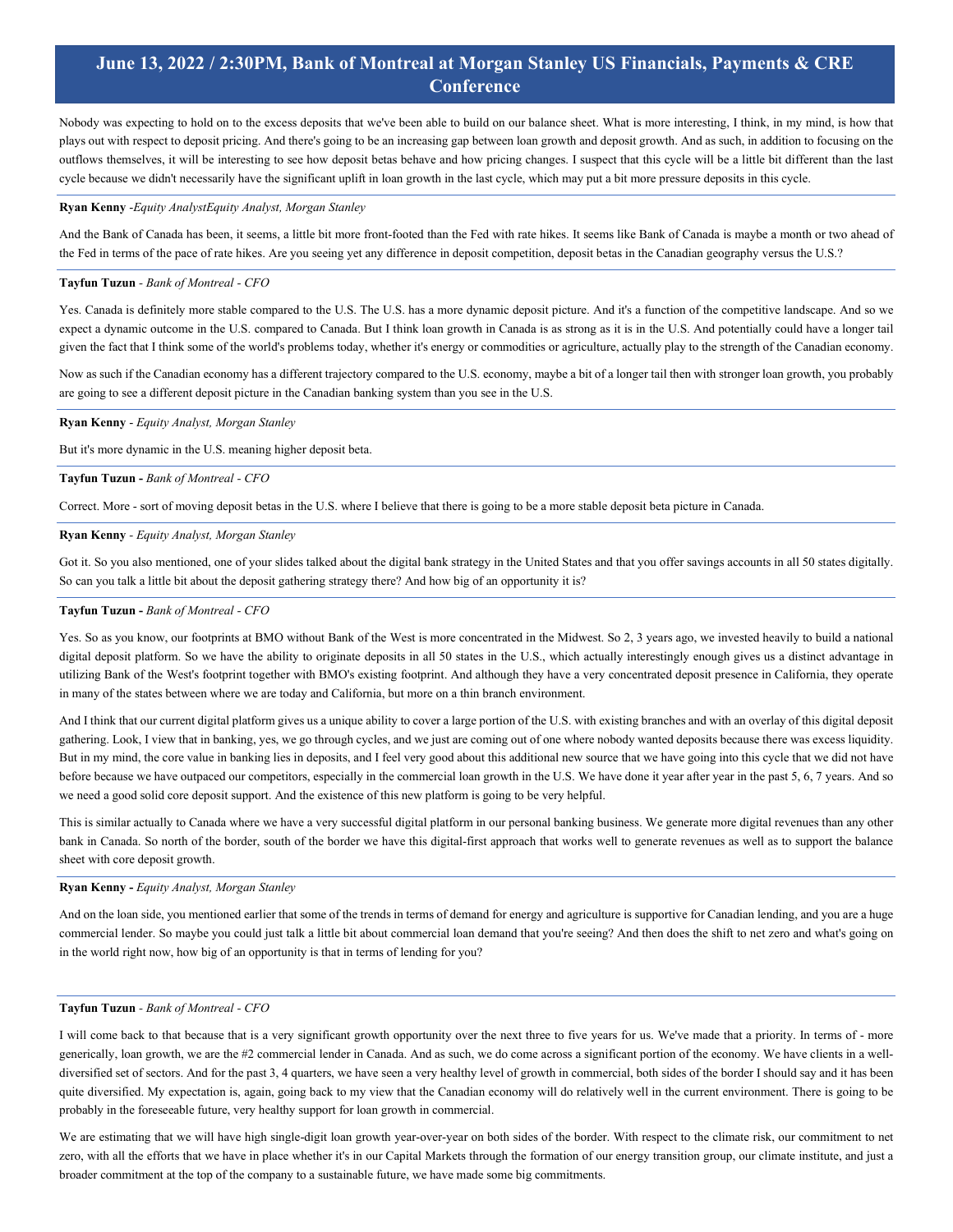In 2019, we made, I think, a \$300 billion commitment to fund energy transition. We are already through \$170 billion of that. This was established for 2025 as a target. So we are ahead of that. We are looking at other opportunities to engage with our clients. As you know, Canadian economy is an energy-rich economy. And a couple of years ago, we actually stepped back from the U.S. energy business. So our focus currently is solely in Canada and some of the capabilities that we have and the broader company-level commitments are going to serve us well.

Look, I mean, there's trillions of dollars needed to help globally the energy sector to transition into this net zero world and we are a big player in that. And I feel actually very good about the opportunities in the future that will be in place for us.

#### **Ryan Kenny -** *Equity Analyst, Morgan Stanley*

And what about mortgages. Can you give us some color on what you're seeing in the Canadian mortgage market?

#### **Tayfun Tuzun** - *Bank of Montreal - CFO*

Yes. That's always a question. It's been a question about Canada, the housing industry has remained very healthy. Obviously, last couple of years an extraordinary movement in housing prices has gotten a lot of attention. But look, there are differences between Canada and the U.S. Immigration is a huge factor. I think the government this year has a commitment to 241,000 target level immigrants. And then it's a growing level. And they have the same commitment over the next three or four years.

And that creates a differentiating factor for Canada. Canada has the highest population growth among G7 nations. There are some built in impediments to close the supply and demand gap in Canada. There are some land restrictions. And so there are a number of factors in Canada that don't exist, that provide a very healthy level of support for housing. In addition to that, I think the current low unemployment levels have helped the post-COVID environment. And the preference is that people have chosen with respect to where they live and how they live, over the last two years has provided an incredible amount of support.

But now we are seeing double-digit declines in housing sales. We are seeing a much more moderate pricing picture as we look ahead. But at the same time, banks have positioned themselves very well. At BMO -- our current LTV portfolio, our LTV exposure is about 51%, 52%. So you have this one huge cushion that will help you if there is a significant downturn in housing prices. There are some important factors in the way we underwrite mortgages. For uninsured mortgages, our LTV level is 70% at the highest. And then when we underwrite the borrower, we underwrite them to a mortgage rate that is 200 basis points above their mortgage coupon. So we have a good sense as to the resilience of the household cash flows. And plus, BMO's loan underwriting approach is in our variable rate loans, when rates change, when rates move up, the payment does not change. The borrower still has the same payment. And the amortization schedule changes. So the borrower has time to adjust to a higher payment when that mortgage refinances.

So overall, I think the way it will play out -- it will probably slow down mortgage growth in the industry, but it's not a risk exposure for the system. And at BMO, given our focus on risk management and the amount of time that we spent in stress testing portfolio currently as well as stress testing the borrower at origination gives us a significant comfort level that we'll do just fine.

# **Ryan Kenny -** *Equity Analyst, Morgan Stanley*

And in terms of credit quality of your loan book across all loan asset classes, are you seeing any signs of normalization or deterioration?

# **Tayfun Tuzun** - *Bank of Montreal - CFO*

Nothing yet. When you look at the current metrics, the picture is still very benign. Our credit migration this past quarter actually was positive. We also have built some predictive models to help us not only just focusing on current credit metrics, but what's behind the curtain with respect to the health of the cash flows whether it's at the household level or the corporate levels. So there's nothing that tells us today that the picture is going to change significantly in the near term.

But at the same time, sitting here, looking at sort of the economic forecasts, higher interest rates, higher inflation, we do believe that the credit picture will normalize. Our Chief Credit Officer, Pat Cronin has been predicting a normalization in the next two quarters for the last four quarters. So he keeps pushing it out. And I think that's pretty much the same picture everywhere. But I think we're probably closer to that today. We're thinking maybe in the end of the year, this year or early into '23.

But even within our world, normalization is a relative term, we're still in the high teens, low 20 basis points for impaired provisions. So we obviously are coming off very, very low levels. And that looks like a significant change, maybe even doubling where we are today. But in the whole scheme of things, compared to historical levels, these are still very benign numbers. And on top of it, we have the luxury of relying on our historical performance in terms of credit, both on the consumer side as well as the commercial side. So again, we have a level of comfort with the risk profile. But we do expect normalization here.

# **Ryan Kenny -** *Equity Analyst, Morgan Stanley*

Yes, pushing out the normalization…

**Tayfun Tuzun** - *Bank of Montreal - CFO*

Pushing out normalization so every quarter we can revisit this topic.

# **Ryan Kenny -** *Equity Analyst, Morgan Stanley*

So turning a little bit towards fee income. So your U.S. Capital Markets business seems to be doing pretty well. Could you give us some color on your strategy there?

**Tayfun Tuzun** - *Bank of Montreal - CFO*

Yes. Look, I mean, a couple of years ago, we had made some very key acquisitions, KGS and Clearpool have been 2 of those acquisitions that we have now fully integrated into BMO Capital Markets. KGS has expanded our capabilities in asset-based structuring, and we are now in the CMBS business. We are expanding our U.S.